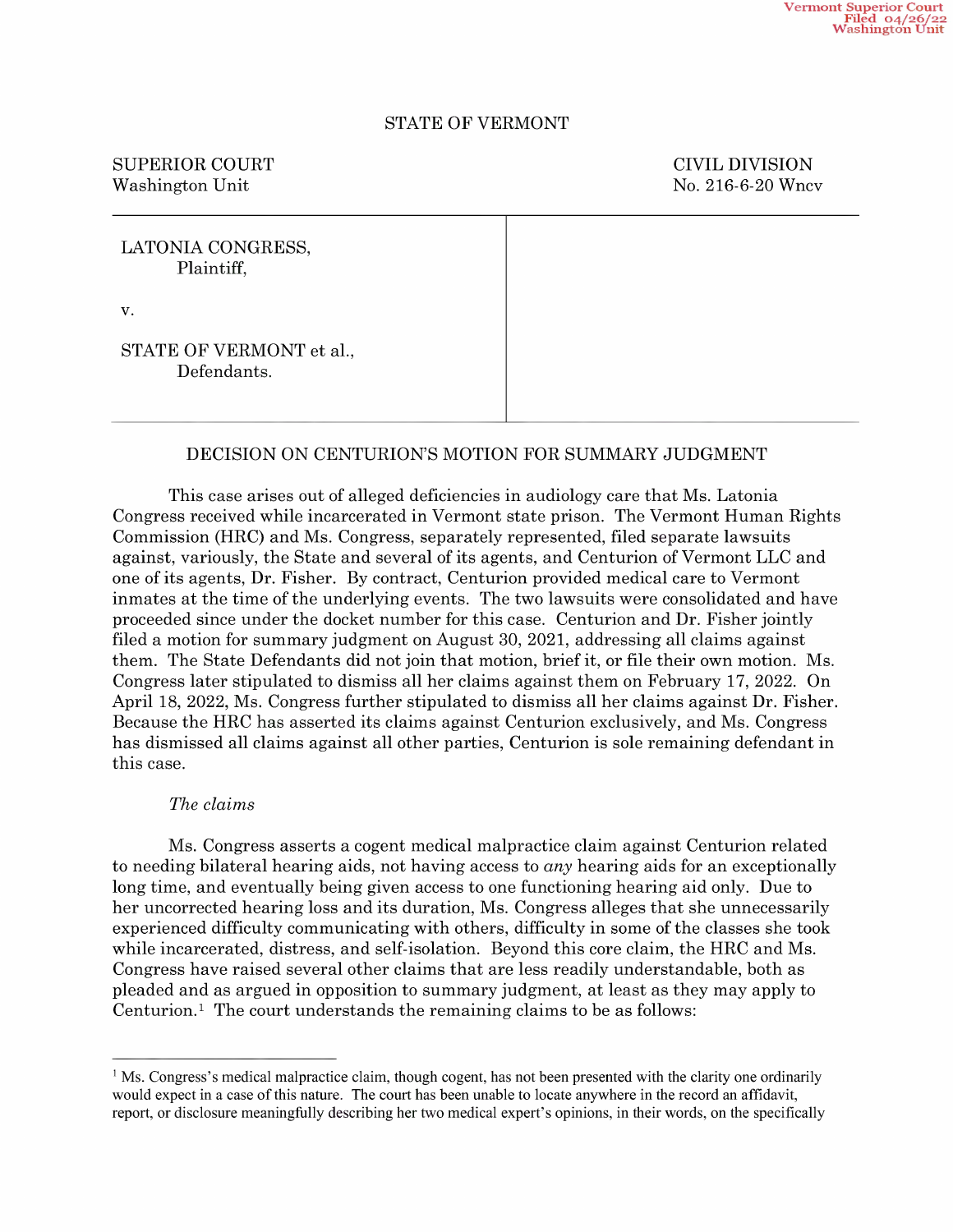HRC Ct. 1: failure to make reasonable modifications to policies and practices pursuant to the Vermont Unfair Housing and Public Accommodations Act, 9 V.S.A. §§ 4501–4507. The policies and practices are not specified. The thrust of this claim, as alleged against Centurion, appears to be that any deficient medical care that it provided to Ms. Congress doubles as a failure to modify a practice or policy.[2](#page-1-0)

HRC Ct. 2: failure to provide auxiliary aids (hearing aids) as a public accommodation so Ms. Congress could access the services being offered. As related to Centurion, however, there has never been any allegation that Ms. Congress needed any hearing or other auxiliary aids to access the services—medical care—that Centurion was under contract to provide.

Congress Ct. 1: violation of both federal and state constitutional rights to due process (including substantive due process) and to be free from cruel and unusual punishment. The due process claim is that "depriving Ms. Congress of her hearing aids under the guise of making ordinary decisions on the provision of care . . . infringed on a fundamental liberty interest," amounting to a "gross abuse of governmental authority." As for cruel and unusual punishment, Ms. Congress asserts generally that Centurion acted "with deliberate indifference, [and] knowingly and willfully deprived [her] of necessary medical care."

Congress Ct. 2: violation of the federal Equal Protection Clause. This claim is asserted against Centurion, but the allegations are directed at State defendants only. Nevertheless, so far as the court can discern, the thrust appears to be that diminished hearing was not taken seriously as compared to other types of healthcare needs experienced by other inmates.

Congress Ct. 5: failure to provide reasonable accommodations under the Vermont Public Accommodations Act. The thrust of this claim, as alleged against Centurion, appears to be that any deficient medical care that it provided to Ms. Congress doubles as a violation of the Act. As relates to Centurion, however, there has never been any allegation that Ms. Congress needed hearing or any other auxiliary aids to access the services medical care—that Centurion was under contract to provide.

Congress Ct. 6: medical malpractice and "negligent undertaking." The malpractice claim is described above. The negligent undertaking claim presumably is a reference to Restatement (Second) of Torts § 324A (liability to third person for negligent performance of undertaking), but Ms. Congress never explains how it might apply to Centurion if she intended it to amount in substance to something different from medical negligence.

All these claims are asserted against Centurion exclusively in its respondeat

applicable standards of care and alleged breaches attributable to Centurion other than as teased out at length in questioning by opposing counsel during their depositions.

<span id="page-1-0"></span><sup>&</sup>lt;sup>2</sup> The HRC's claims are asserted against both Centurion and the State (no longer a party) as though they and their agents are wholly interchangeable. It has never, whether in its complaint or in briefing, attempted to explain factually or legally how its claims apply to either defendant as opposed to the other.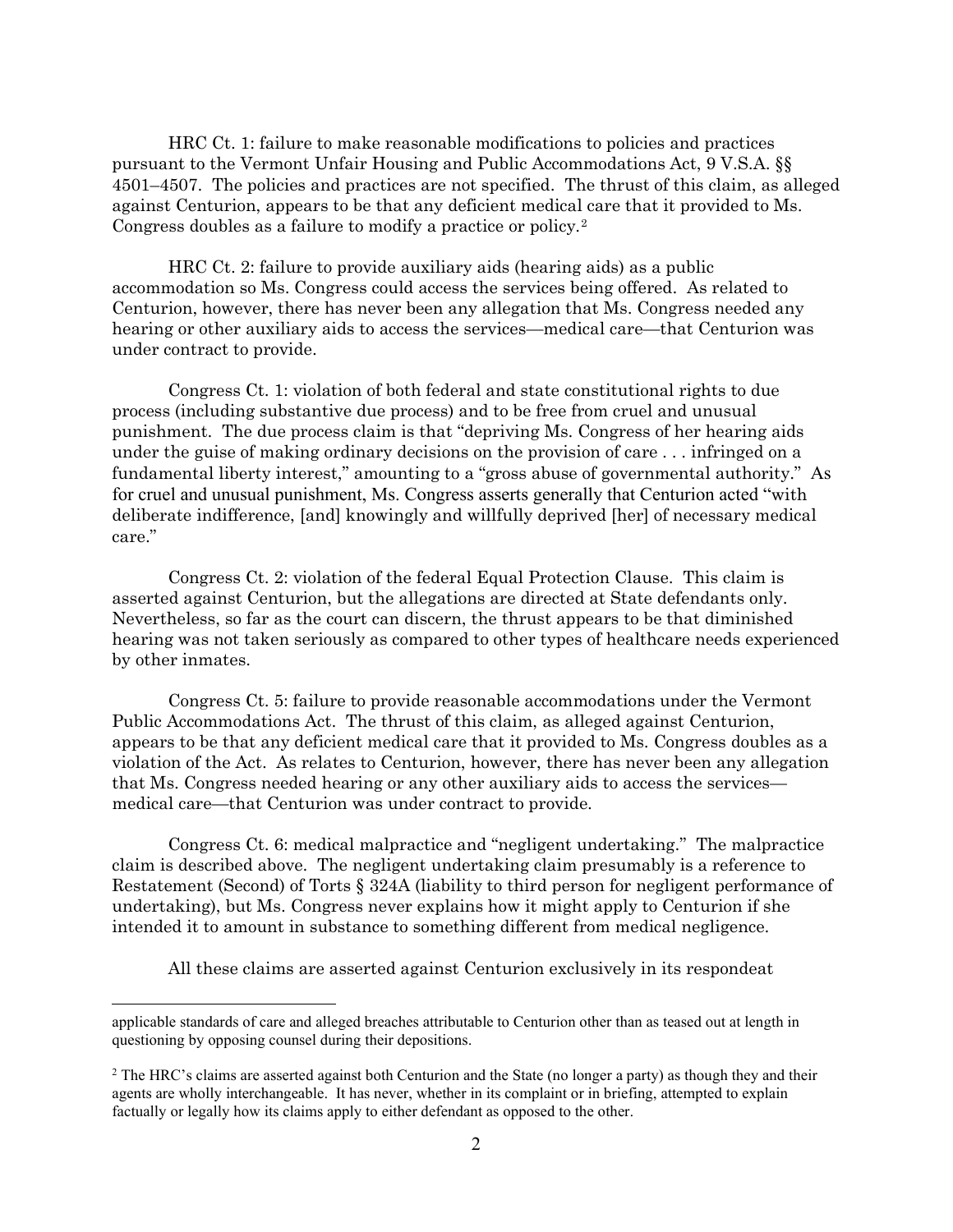superior (employer) capacity in relation to the conduct of its employees.

### *The basic undisputed facts*

The basic progression of events giving rise to this litigation is undisputed. In its factual statements and briefing, Centurion has devoted a great deal of energy to detailing the evidence that, in its view, supports the inferences it thinks the finder of fact should draw in this case, all of which prompted Ms. Congress and the HRC to respond in kind, resulting in a factual record that does more to distract than focus on what matters under Rule 56. As the parties know, the court does not draw factual inferences in favor of the party seeking summary judgment; it draws them exclusively in favor of the party opposing summary judgment, in this case Ms. Congress and the HRC. See *Carr v. Peerless Ins. Co*., 168 Vt. 465, 476 (1998).

The basic narrative is as follows. Ms. Congress was in prison before Centurion became the medical provider to inmates in the DOC. Under the supervision of the prior provider, Ms. Congress was seen by an audiologist, determined to have substantial hearing loss in both ears, and was provided bilateral (both ears) hearing aids. In April 2016, after Centurion had become the medical provider, Ms. Congress sought new batteries for her hearing aids, and they were provided. In December 2016, Ms. Congress complained that her hearing aids were not working despite the new batteries. The plan was to send them out "to Audiology for check of functioning." On December 30, 2016, Dr. Fisher examined her ears without indicating anything, such as an obstruction, that might be affecting her hearing. He noted that she "communicates well if I speak with normal voice clearly."

On January 13, 2017, Ms. Congress delivered her hearing aids to the medical unit to be sent out for testing. They were returned to her on October 10, 2017, apparently having never been tested. As far as the record goes, no one knows what had happened to them in the interim. They were lost.

On August 29, 2017, Dr. Holloway referred Ms. Congress for an audiology office visit. He noted that she "functions but reports difficulty hearing conversation." The expected outcome of intervention was noted as "repair of the hearing aids." The request was referred to Dr. Fisher under Centurion's utilization management policy.[3](#page-2-0) Dr. Fisher noted: "The request has been reviewed for Audiology OV [office visit] for hearing aid repair. Alternative treatment plan recommended: Per request, patient is functional in the facility, thus does not meet medical need for hearing aids based on Centurion Clinical Guidelines. Please reassure patient." In other words, Dr. Holloway reported that she was functional. Dr. Fisher noted that Centurion policy at the time did not permit an audiology office visit for patients who were functional. Thus, the referral was not approved.

On November 28, 2017, Ms. Congress had a telemedicine appointment with Dr. Fisher. The records indicate that she sought to "have her hearing checked by Audiology."

<span id="page-2-0"></span><sup>&</sup>lt;sup>3</sup> As the court understands it, utilization management was a process employed by Centurion that, when triggered, caused a second person (often Dr. Fisher in this case) to review a treatment plan ordered by another provider to determine whether it complied with Centurion policy. During much of the course of the underlying events, Centurion policy apparently provided that hearing aids were not indicated if the patient was "functional" in the facility. It apparently said little to nothing as to how such functionality was to be determined.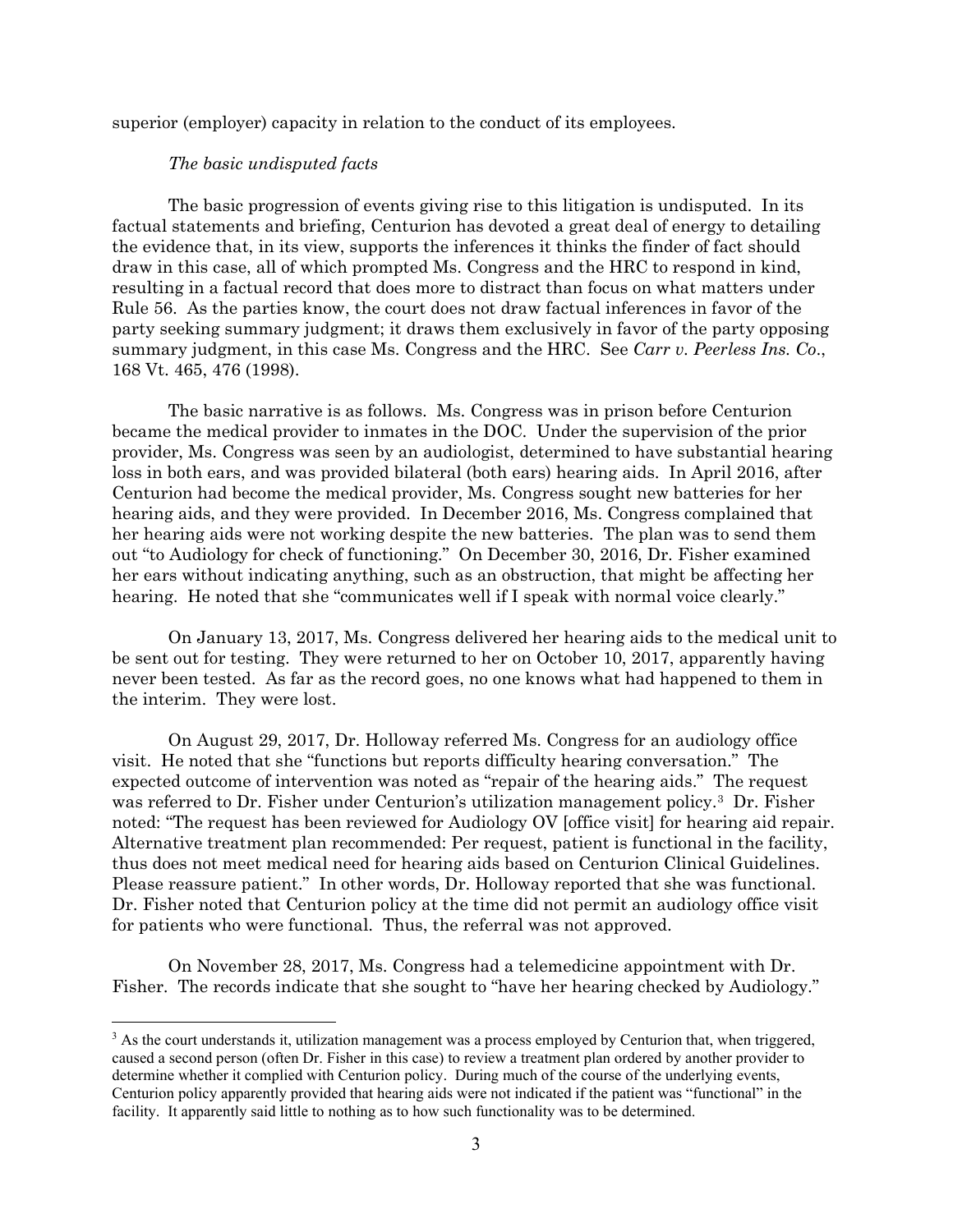Dr. Fisher noted that the plan was to have a referral placed for an "Audiology exam onsite." He further noted: "Process explained to patient, but she did not agree with it." It is not precisely clear what the disagreement was. Dr. Holloway placed the referral for on-site testing the same day. Dr. Holloway noted that Ms. Congress had "bilateral hearing loss was wearing hearing aids, however, they were broken. [Patient] not sure if her hearing has worsened." However, a utilization management note says as follows: "Since the [referral] was placed, the patient has requested that her hearing aids be sent out for repair, which can be done without [utilization management] approval. RMD has been informed that the patient's hearing aids have been sent out for repair. If the repaired hearing aids are not satisfactory, please re-submit for on-site Audiology evaluation." It is undisputed that at some point, the hearing aids were sent out for repair and were determined to be functioning properly, mechanically, even if they were not improving Ms. Congress's hearing satisfactorily.

On December 19, 2017, Dr. Holloway placed another referral for an on-site audiology appointment. He noted that "[Patient] REPORTS DIFFICULTY HEARING." He did not indicate her functional status either way. In the course of utilization management review, it was indicated: "This referral does not meet Centurion Clinical Guidelines for this service. . . . Please review Centurion Clinical Guidelines regarding Audiology consultation and hearing aids. Re-submit appropriate referral if guidelines met." No new referral was placed.

On February 14, 2018, Ms. Congress again requested to be "reevaluated for the use of hearing aids." The response: "Upon review of her past medical history, patient [does] not meet the criteria for hearing aids. Medical would however need a confirmation of hearing loss symptom from corrections staff if hearing loss impacts [patient's] functioning in the facility." Confirmation from correctional officers that Ms. Congress "can no longer hear commands and communications from officers in her unit" was reported on February 22, 2018. An audiology appointment thus was ordered.

The audiology appointment occurred on March 21, 2018. The audiologist's conclusions were, in relevant part, as follows: "She has moderate to severe high frequency hearing loss in both ears, slightly worse in her left ear, causing her to have difficulty understanding and misinterpreting words in many environments, especially in environments with background noise. Patient showed improvement with amplification. Hearing aids are recommended." At her "hearing aid fitting" on April 11, 2018, she was given one hearing aid—not two—and instructed on its use. Notes from the fitting include, "Patient liked the way she was hearing" and "A verbal concern from patient as to why only one . . . was being fit, as she previously had hearing aids for both ears."

Ms. Congress was released from prison on October 11, 2019. As far as the record goes, Centurion has not been involved with her medical care since.

#### *Medical malpractice and negligent undertaking, Congress count 6*

Ms. Congress has come forward with two medical experts, Drs. Bernstein and Mathis, both of whom were deposed at length. Centurion argues summarily that Dr. Bernstein testified that he is unable to offer any opinion, that neither Drs. Bernstein nor Mathis articulated any standard of care, and that neither testified that Ms. Congress ever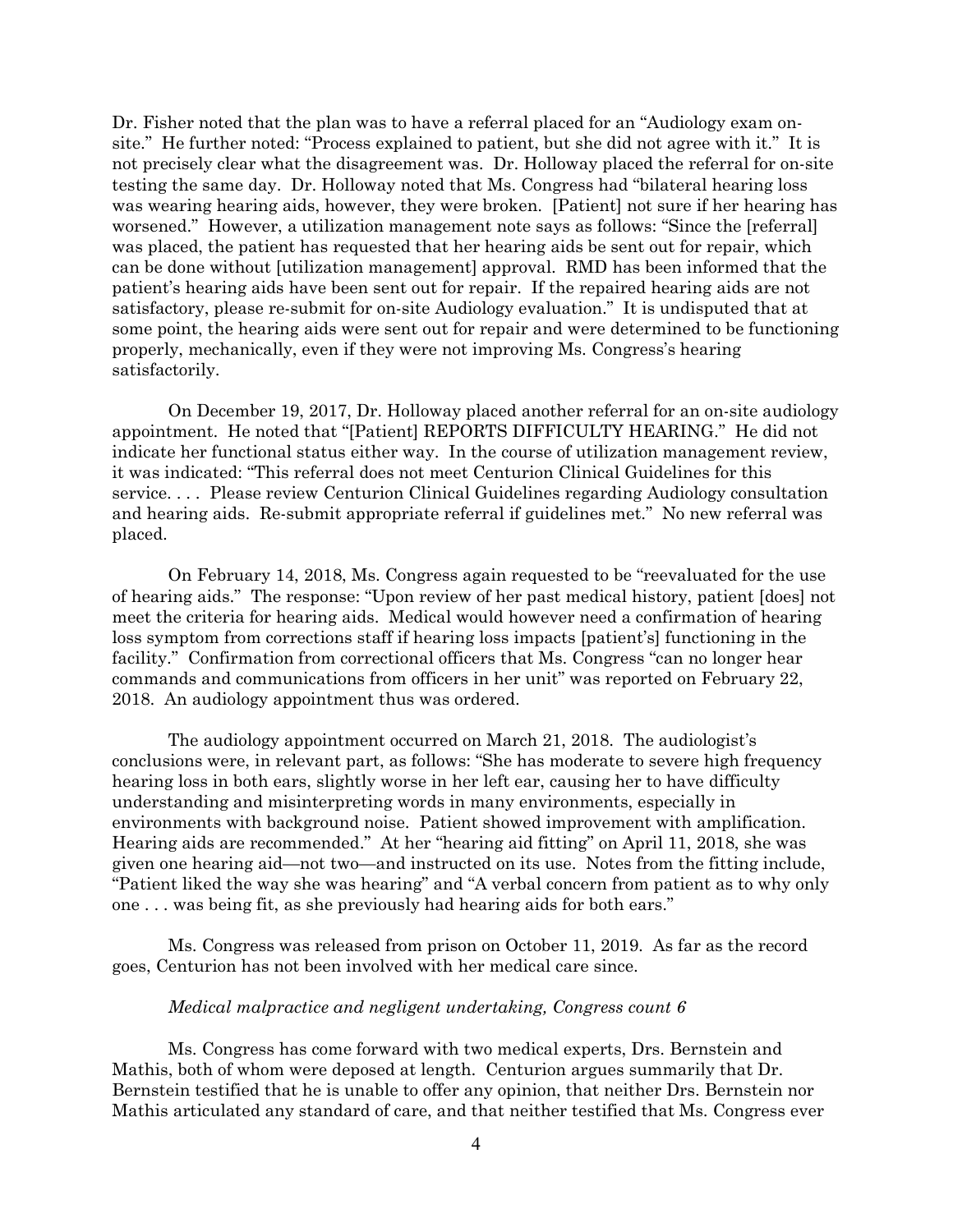experienced any harm that she would not have regardless of any claimed breach of the standard of care.

As noted above, Ms. Congress has done little in this case to explicate her experts' professional opinions other than to make them available for deposition. Both were in fact deposed at length, however. The court has reviewed in detail their deposition testimony as well as that of Dr. Fisher. The record is clear enough for summary judgment purposes that, between Ms. Congress's experts, their opinions are to the effect that when Ms. Congress first saw Dr. Fisher about her hearing, he should have referred her for a professional audiology test or sent out her hearing aids to be repaired and, if that did not solve the problem, then refer her for a professional audiology examination. Dr. Fisher was willing to have her hearing aids sent out for repair, but without doing any testing of his own or conducting any real inquiry, he developed the view that Ms. Congress was "functional" in the facility because she was able to communicate effectively with him and, as he reports, other medical staff.

Ms. Congress eventually produced the hearing aids to be repaired, but they then became lost for an extended time without effective follow up from the medical providers, leaving Ms. Congress with no hearing aids at all.[4](#page-4-0) They were then returned to her without having been "repaired." No audiology test was conducted until later when someone finally sought out and obtained what was always readily available evidence that she was not functional. She was then provided one hearing aid whereas two were indicated. The alleged breaches consisted of: (1) Dr. Fisher's initial approach to Ms. Congress's complaints about her deficient hearing; (2) the lack of follow up leading to a protracted time during which the hearing aids were "lost"; and (3) the provision of one hearing aid when two were medically indicated. They also generally corroborated the sorts of harms that Ms. Congress reports having suffered, much of which is readily understandable by a layperson.

Centurion also argues, in effect, that the court should entirely disregard Dr. Bernstein's deposition because at one point he said generally that he could offer an opinion as to what an otolaryngologist should do but not what a general practitioner should because he is not a general practitioner. Counsel for Centurion did not return to that point in the deposition, and Dr. Bernstein freely offered his opinions and criticized the care provided by Dr. Fisher thereafter. The court declines to ignore Dr. Bernstein's entire deposition based on that one brief statement that was not particular to any specific issue.

Ms. Congress's medical malpractice claim does not lack necessary expert support.

Ms. Congress's negligent undertaking claim, however, has no merit. She nowhere explicates this claim in any meaningful detail, and the court is unable to understand, based

<span id="page-4-0"></span><sup>4</sup> The HRC and Ms. Congress rely on the protracted length of loss as proof that the hearing aids were intentionally withheld to harm Ms. Congress, but they have developed no evidence as to who would have intentionally withheld the hearing aids from Ms. Congress, much less why, and Dr. Fisher and Ms. Congress's other medical providers appear to have subjectively believed at this time that Ms. Congress did not need hearing aids because she was functional. For his part, Dr. Fisher discounts the episode as bureaucratic bungling having nothing to do with any medical decisions about Ms. Congress's care. The record shows that Ms. Congress was not wearing these hearing aids anymore at this point because they did not work for her and had become uncomfortable. Thus, the fact that they were lost, or the length of the loss, appears to have little significance to the progression of events other than that over those many months of loss no forward progress with correcting Ms. Congress's hearing occurred.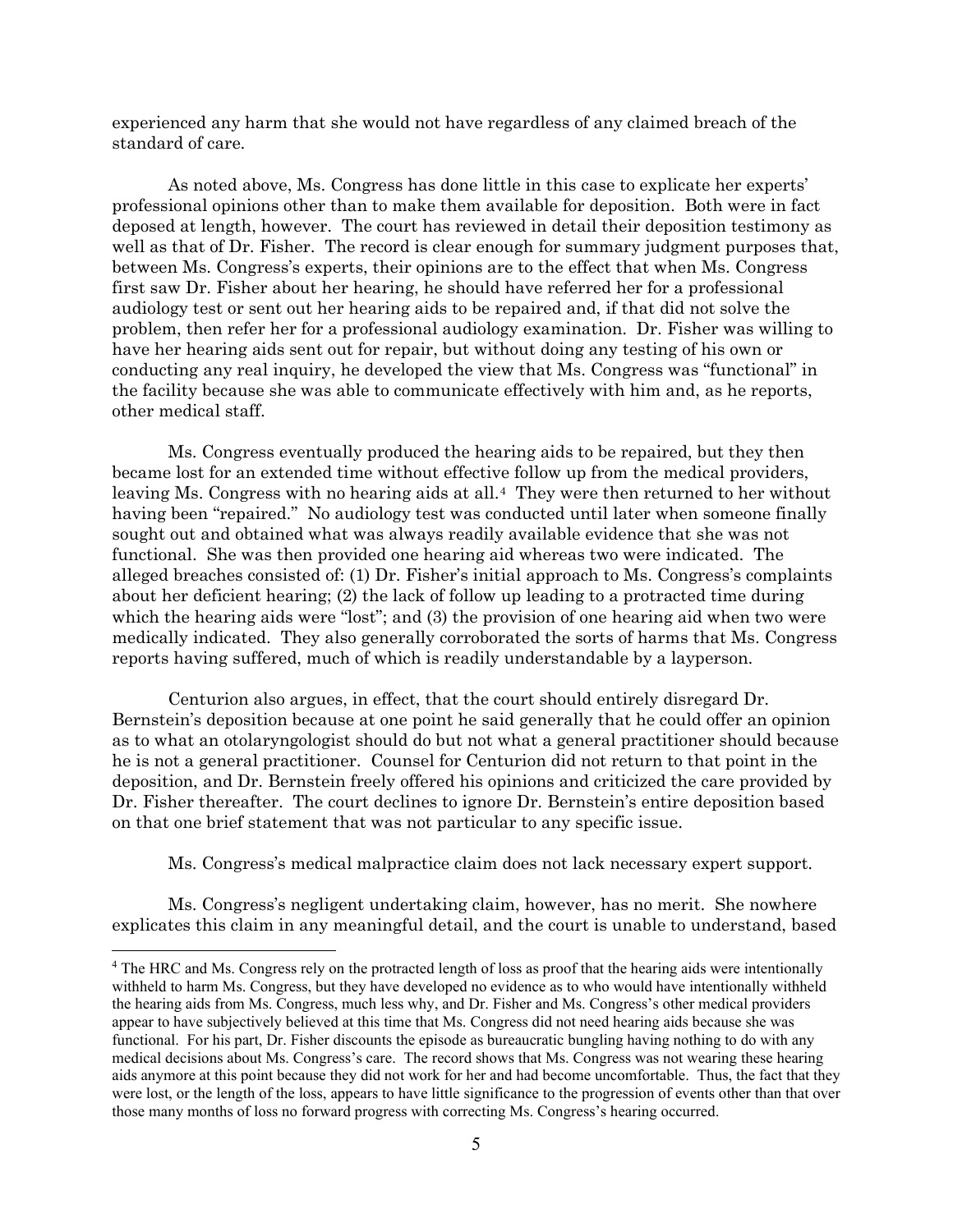on the available facts, how a Restatement (Second) of Torts § 324A claim might apply in this case. Centurion sought summary judgment on this claim and attempted to brief it. Ms. Congress did not respond. In the circumstances, the court construes that silence as a concession that this claim is merely duplicative of the medical malpractice claim or otherwise has no merit. Centurion is entitled to summary judgment on this claim.

#### *All federal claims, Congress counts 1 and 2*

With Ms. Congress's stipulated dismissal of Dr. Fisher, the only named defendant who was employed by Centurion, all federal claims, brought under 42 U.S.C. § 1983, can have no merit vis-à-vis Centurion. All these claims are brought against Centurion in its respondeat superior capacity as employer due to the conduct of its employees. However, "[p]rivate employers are not liable under § 1983 for the constitutional torts of their employees unless the plaintiff proves that 'action pursuant to official . . . policy of some nature caused a constitutional tort.'" *Rojas v. Alexander's Dept. Store, Inc*., 924 F.2d 406, 408 (2d Cir. 1990) (citations omitted). At most, the record shows that Dr. Fisher had a persistent belief that Ms. Congress was functional without having made any reasonable inquiry as to functionality. There is no argument that any Centurion policy compelled that outcome. Rather, Ms. Congress is attributing liability to Centurion under the doctrine of respondeat superior, which is not available under § 1983.[5](#page-5-0)

# *Cruel and unusual punishment under the Vermont Constitution, Congress count 1*

Assuming that Ms. Congress may assert a state constitutional claim of cruel and unusual punishment against Centurion for the acts of its employees, there is no dispute that the state right, as applied to this case, does not differ from the federal right under the Eighth Amendment. See Vt. Const. ch. I, art. 18 and ch. II, art. 39; *State v. Burlington Drug Co*., 84 Vt. 243 (1911).

The U.S. Supreme Court has recognized that deliberate indifference to a prisoner's serious medical needs violates the Eighth Amendment. See *Estelle v. Gamble*, 429 U.S. 97, 104–05 (1976). Not every claim of inadequate medical care is a constitutional violation, however. As the Court described,

[I]n the medical context, an inadvertent failure to provide adequate medical care cannot be said to constitute "an unnecessary and wanton infliction of pain" or to be "repugnant to the conscience of mankind." Thus, a complaint that a physician has been negligent in diagnosing or treating a medical condition does not state a valid claim of medical mistreatment under the Eighth Amendment. Medical malpractice does not become a constitutional violation merely because the victim is a prisoner. In order to state a cognizable claim, a prisoner must allege acts or omissions sufficiently harmful to evidence deliberate indifference to serious medical needs. It is only such indifference that can offend "evolving standards of decency" in violation of the Eighth Amendment.

<span id="page-5-0"></span><sup>&</sup>lt;sup>5</sup> This would appear to dispose of Centurion's argument that it somehow is cloaked in the State's sovereign immunity. That argument appears to be directed at the federal, not state, constitutional claims.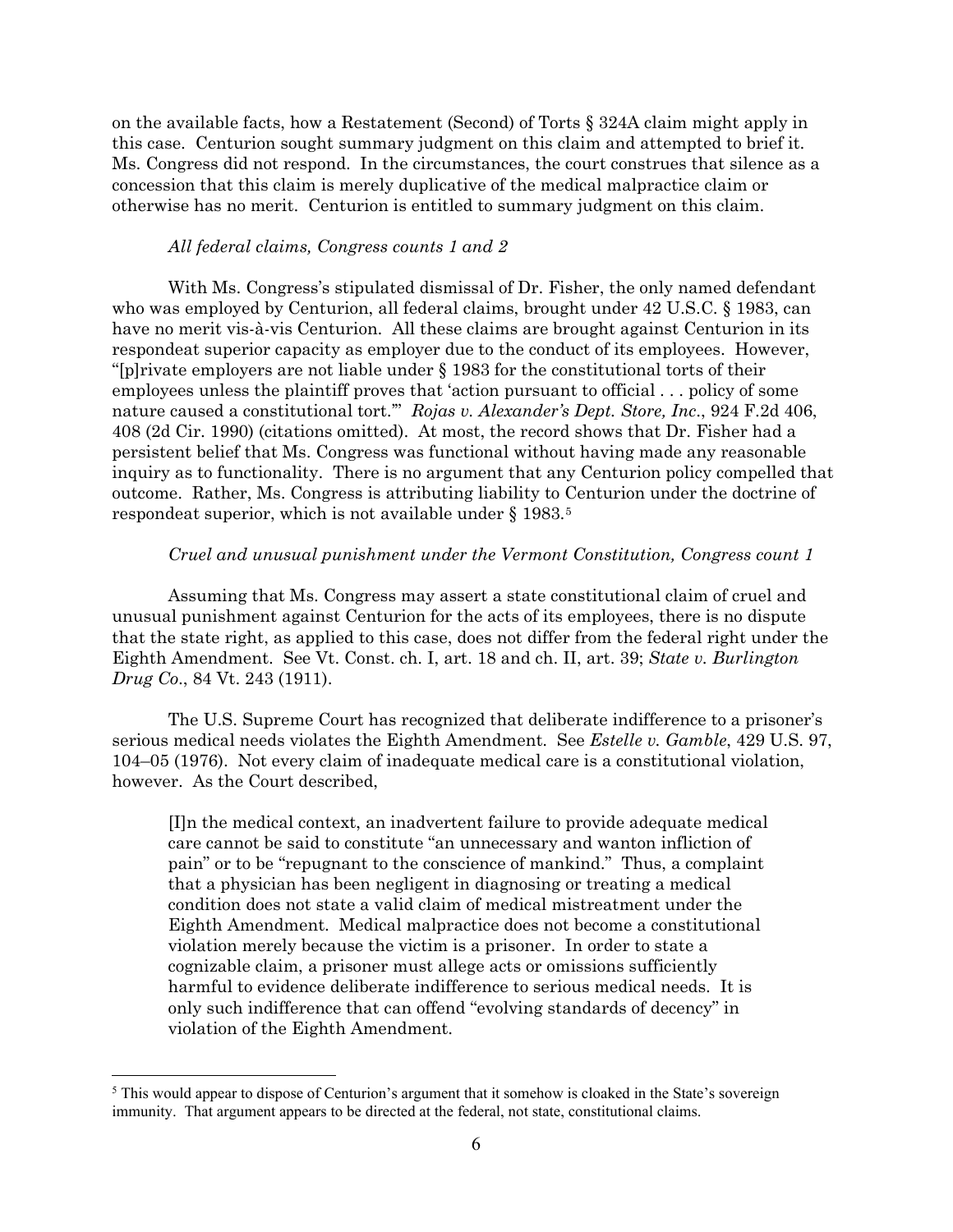*Id*. at 105–06. Deliberate indifference means "that the official knows of and disregards an excessive risk to inmate health or safety; the official must both be aware of facts from which the inference could be drawn that a substantial risk of serious harm exists, and he must also draw the inference." *Farmer v. Brennan*, 511 U.S. 825, 837 (1994). "[A]n official's failure to alleviate a significant risk that he should have perceived but did not, while no cause for commendation, cannot under our cases be condemned as the infliction of punishment." *Id*. at 838.

The court has scoured the record. There is no triable issue as to deliberate indifference in this case. Dr. Fisher believed that the standard of care as described in Centurion policy indicated that hearing aids were not necessary so long as the inmate was functional in the facility. Upon meeting with Ms. Congress, Dr. Fisher concluded that she was functional insofar as she could communicate with him effectively. He reports that other medical staff also reported no problem with her ability to communicate. When he first sought an audiology appointment for Ms. Congress, Dr. Holloway described her as functional. As far as the record goes, the first time any clear report emerged that she in fact was not functional, on February 22, 2018, she was promptly scheduled for an audiology appointment and given a new hearing aid.

Dr. Fisher or other agents of Centurion may have been negligent if they misunderstood the correct standard of care, failed to conduct hearing tests of their own, failed to follow up on the lost hearing aids, or failed to seek additional evidence of functionality sooner than they did, but there is no evidence that any of those issues arose out of anything other than negligence. To be clear, there is no evidence at all that Centurion's agents knew that Ms. Congress was not functional in the facility (or otherwise was experiencing substantial pain and distress) and disregarded that knowledge. The alleged negligence in this case may have been persistent, but this is not a case where anyone unnecessarily and wantonly inflicted pain in a manner repugnant to the conscience of mankind. The record demonstrates negligence at most.

Centurion is entitled to summary judgment on this issue.

#### *Due process under the Vermont Constitution, Congress count 1*

Assuming that Ms. Congress may assert a state constitutional due process claim against Centurion for the acts of its employees, there is no dispute that the state right, as applied to this case, does not differ from the federal right under the Fourteen Amendment. See Vt. Const. ch. I, art. 4; *Quesnel v. Town of Middlebury*, 167 Vt. 252, 258 (1997) ("We have considered Article 4 the equivalent to the federal Due Process Clause."). It is unclear to the court what harm Ms. Congress is attempting to redress with this claim. While her hearing aids had gone missing for some time, she had stopped wearing them because they did not work for her and were uncomfortable. Moreover, no one "seized" them. They were lost. And so far as the record goes, medical staff, Dr. Fisher in particular, subjectively believed that she did not need hearing aids at this time in any event.

The U.S. Supreme Court has clearly held that the *negligent* loss of property does not amount to a due process violation. See *Daniels v. Williams*, 474 U.S. 327, 330 (1986). Here, it is not even clear that Ms. Congress's hearing aids went missing due to Centurion's negligence. The record is entirely silent as to how or why they went missing and how and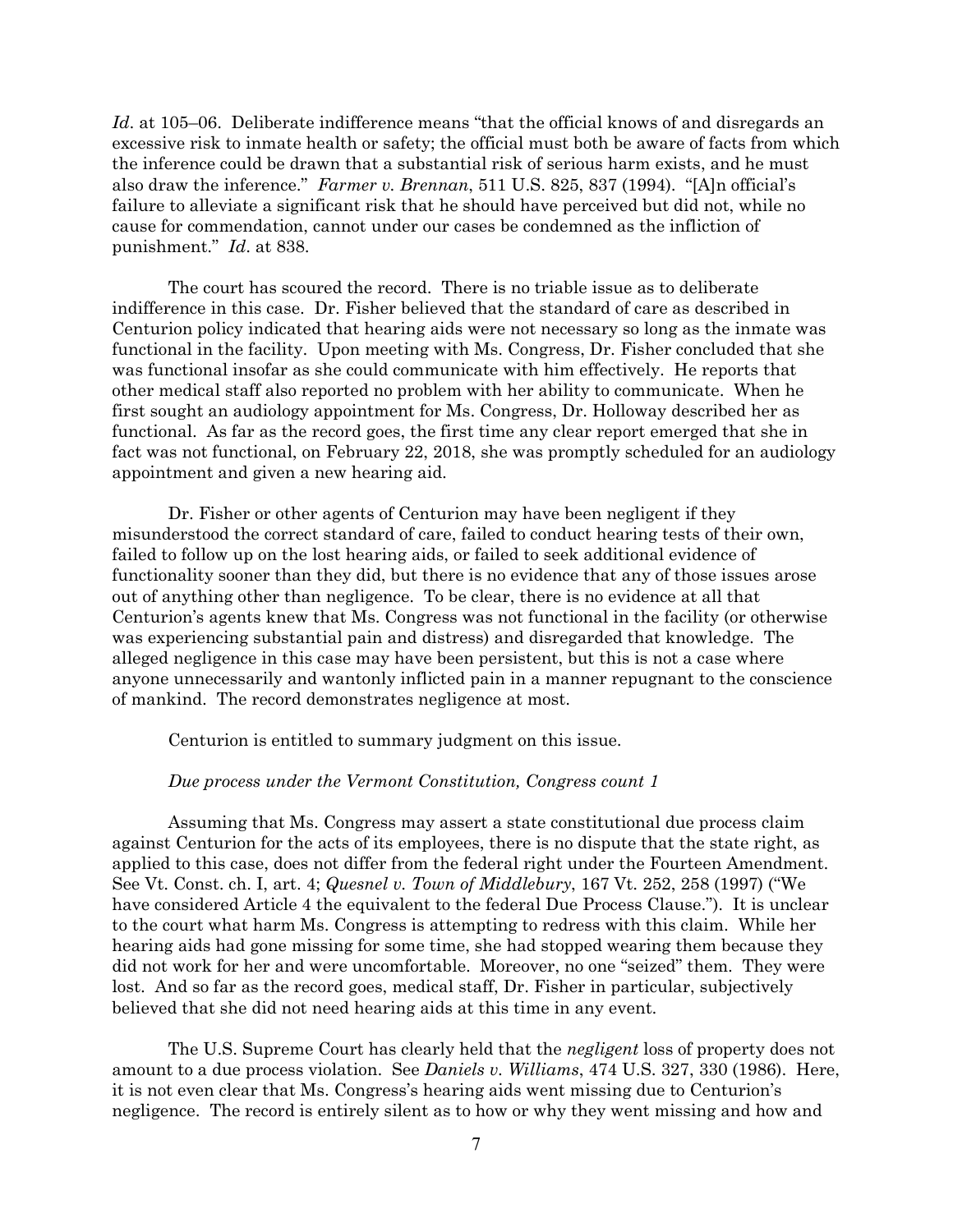where they subsequently were found. There would have been no point to a pre- or postdeprivation hearing. To the extent that Ms. Congress claims that something about the missing hearing aids "shocks the conscience," the Court has made clear that "[w]here a particular Amendment 'provides an explicit textual source of constitutional protection' against a particular sort of government behavior, 'that Amendment, not the more generalized notion of 'substantive due process,' must be the guide for analyzing these claims.'" *Albright v. Oliver*, 510 U.S. 266, 273 (1994) (citation omitted). If something conscience shocking had happened here, it would be redressable as a violation of the prohibition against cruel and unusual punishment. There is no understandable due process claim.

Centurion is entitled to summary judgment on this claim.

#### *Public Accommodations Act, HRC Cts. 1 and 2; Congress Ct. 5*

The court fails to understand the point of the plaintiffs' Public Accommodations Act claims *as asserted against Centurion*. Both the HRC and Ms. Congress essentially assert that any deficient medical care provided to Ms. Congress by any Centurion providers automatically amounts *ipse dixit* to a violation of the Public Accommodations Act because hearing loss is a disability. This appears to reflect a fundamental misunderstanding of the purpose of the Act.

By its terms, and with several qualifications, the Act requires a public accommodation to make reasonable modifications to its policies, 9 V.S.A. § 4502(c)(5), and to provide reasonable accommodations, *id*. § 4502(c)(6), so that an individual with a *limitation* caused by a disability may participate in a service or other benefit that otherwise would be prevented by that limitation. The key is that the modification or accommodation enables access to the particular service offered; it is not an end in itself. The Act expressly says, "A public accommodation shall not be required to provide to individuals with disabilities personal devices, such as wheelchairs, eyeglasses, *hearing aids*, or readers for personal use or study, or personal services to assist with feeding, toileting, or dressing." 9 V.S.A. § 4502(c)(7) (emphasis added). In other words, the Act does not require anyone to treat the disability or provide medical care at all, including hearing aids for personal use, precisely what Ms. Congress claims should have been provided here.

In this case, the only service provided by Centurion that is apparent in the record is medical care to inmates. There is no dispute that she was entitled to that medical care, but there has never been any allegation whatsoever that Ms. Congress experienced any limitation to any major life activity, caused by a disability, that prevented her from receiving medical care from Centurion. To the contrary, her only claim has always been that Centurion was her medical provider, and it provided negligent medical care, which describes medical malpractice, not disability discrimination.

To the extent that the HRC and Ms. Congress complain that Ms. Congress's limitation (poor hearing) inhibited her access to classes or other services and opportunities provided *by the DOC*, they nowhere explain how those services were within Centurion's control such that Centurion was responsible for noticing Ms. Congress's lack of access and modifying a policy or providing an accommodation (like speaking more loudly or moving her to the front of the class) to enable access. "In determining whether an individual is a